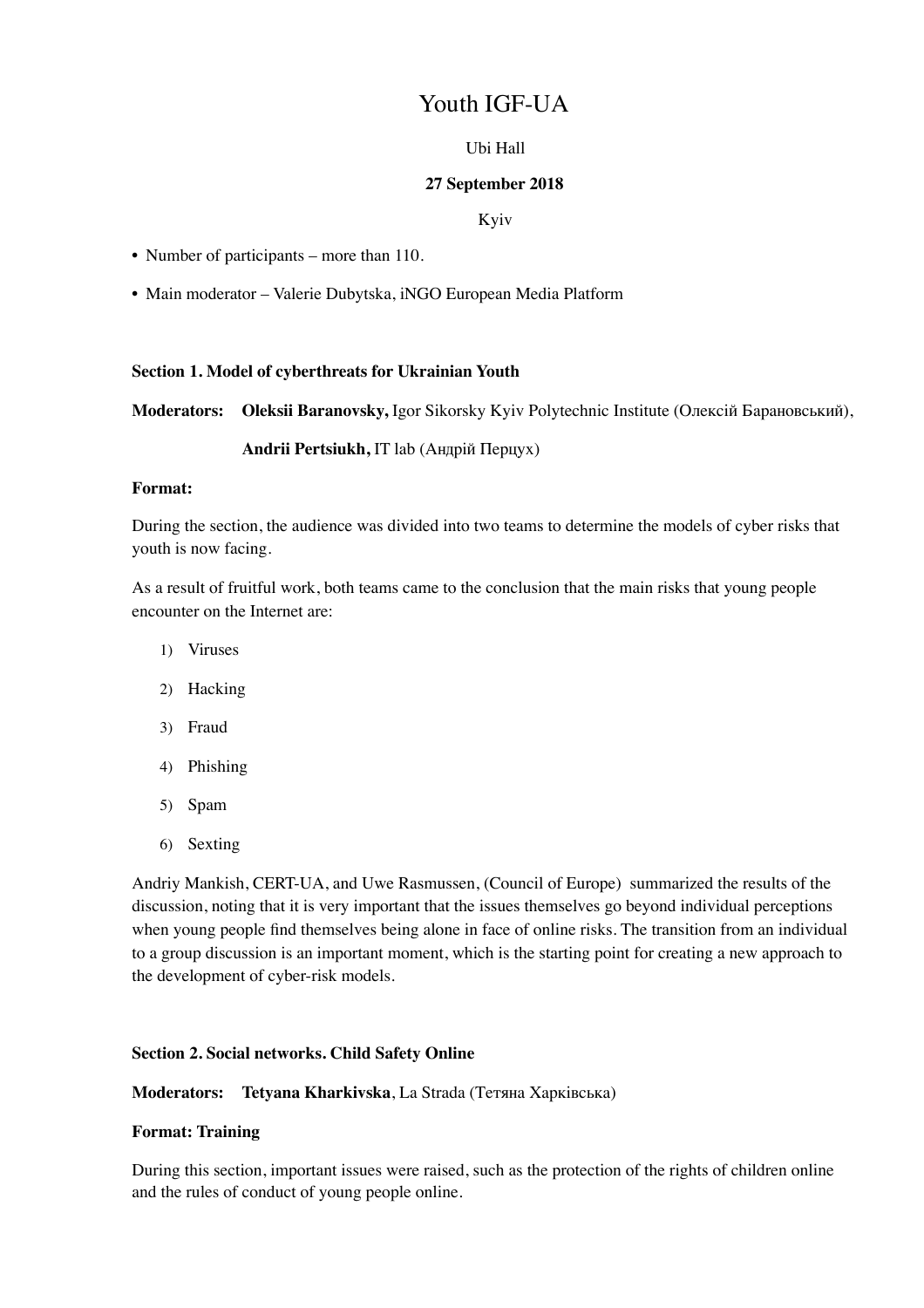Addressing the challenges faced by young people online in the modern world is crucial both for youth's security today, and for understanding the steps to improve the situation further. However, at the current stage we can already talk about improvement, because special hotlines are not only created, but also receive active support from different stakeholders.

The understanding and perception of the youth of their rights and responsibilities on the Internet reached a new level, which is characteristic of the development of the modern world online security.

## **Section 3. Make yourself a robot**

**Moderator: Valentin Protopopov,** Kyiv Professional College with Enhanced Military and Physical Training

## **Format: Workshop**

The current section was practical in nature, because young people were asked not just to look at what the work looks like but to become part of this process and to take the new perspective on the Internet of Things.

Young people were actively involved in the process of assembling cars that travel independently on a given trajectory, as well as assembling and managing a quadrocopter that was made by the students of the State Educational Institution "Kyiv Professional College with Enhanced Military and Physical Training".

As a result of this section, participants received both theoretical and practical understanding of their role in global Internet governance systems.

#### **Section 4. Blockchain**

**Moderator: Anastasia Andriychuk**, iNGO European Media Platform (Анастасія Андрійчук)

#### **Format: Simulation**

In the section, youth was presented with a brief information on the technology of blockchain, as well as its connection to cryptography.

Bitcoin is an issue that is quite controversial in the modern world. At the same time, this is an issue that has gained enormous popularity, and it is popular among young people too. Questions like «how much Blockchain and Bitcoin influence life, potentially turning into a new sphere» were raised on the section.

Participants were also offered a chance to feel like a cryptotrader, and feel the process of cryptocurrency mining on their own. The participants were given cards, and had to find the words in the cards. The words found were to be exchanged for delicious gifts.